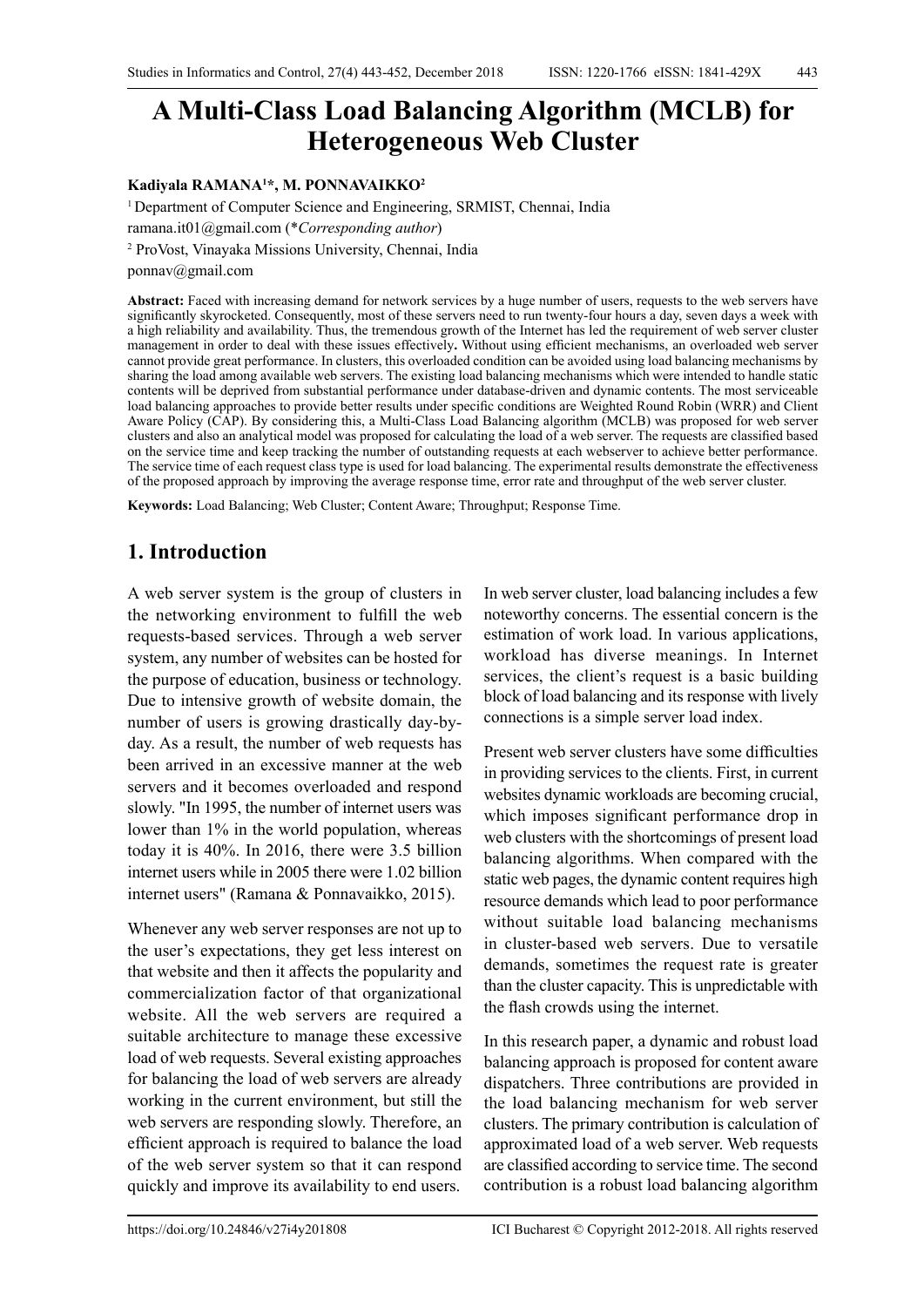named Multi-Class Load Balancing Algorithm. The final contribution is instigation of a web server cluster using the proposed load balancing mechanism. To estimate the effectiveness of the proposed algorithm some experiments are conducted and compared with some of the present algorithms. The investigational results prove that the proposed algorithm will provide substantial gains in error rate, throughput and average response time.

The paper is well-organized as follows: Section 2 catalogues some of the related works. Section 3 elucidates the proposed framework of web server cluster. Section 4 presents the multi-class load balancing mechanism. Section 5 gives the experimental results of the proposed algorithm. Section 6 outlines the conclusion.

# **2. Related Work**

Eager et al. projected that the idea of load sharing was to increase the performance by reallocating the workload between the servers available in the system. Their work demonstrated that effortless adaptive load sharing strategies, which mount up extremely modest amounts of state information and uses in very simple ways produce noteworthy performance enhancements. It is also shown that particular enhancements do not take their toll on the monetary requirements. The paper concludes that in practice, simple policies provide the greatest potential, by reason of their mixture of nearly ideal performance and innate stability (Eager, Lazowska & Zahorjan, 1986).

Some of the presented works demonstrate that in order to administer web server clusters there is a need of load balancing algorithms, admission control and overload, performance optimization and architectural design, job dispatching and redirection mechanisms. So many algorithms are proposed for balancing the load in web server clusters. These algorithms are classified as content aware (layer-7) and content blind (layer-4) algorithms (Schroeder, Goddard & Ramamurthy, 2000; Andreolini, Colajanni &Nuccio, 2003).

## **2.1 Content Blind Algorithms**

These algorithms are broadly divided into various subset of algorithms. Most popular approaches among those are Round Robin, Random Server Selection, Least Connection, Least Loaded,

Weighted Round Robin, Request Counting, Weighted Least-Connection, Pending Request Counting and Weighted Traffic Counting. In case of heterogeneous servers, the requests are allocated to servers based on their constituted approximate capacities in WRR approach. The system administrator stipulates the percentage of requests to be dispatched to each server. Some numerous additional algorithms like Localitybased Least Connection, Source and Destination Hashing, Never Queue and Shortest Queue First, which are in need of out of the ordinary acquaintance to predict the best scheduling are discussed in a review paper (Ramana & Ponnavaikko, 2015).

## **2.2 Content Aware Algorithms**

Pai et al. introduced content aware policy named Location Aware Request Distribution (LARD). To serve a request their paper has defined a set of servers and changed the set dynamically based on the active connections pending at the server. Their work also pioneered well-organized TCP Hand-off protocol which hand-off the incoming requests to the back end, after inspecting the content of the request by the front end (Pai et al., 1998). In LARD/R (LARD with Replication) when a subsequent same request comes in, it will be forwarded to the minimum loaded server among the servers (Ahn et al., 2004). Subsequently this approach does not differentiate between the types of various requests, if the server processes too many disk-bound or CPU-bound requests. This may cause load imbalance and performance deterioration of the whole cluster. These algorithms are pursued most of the time mainly for the reason that clients may be most of the times dependent on the content rather than other requirements.

To serve dynamic and secure web content, Casalicchio & Colajanni designed a mechanism named Client Aware Policy (CAP) by considering the content of incoming request, which obtains better performance (Casalicchio & Colajanni, 2001). The requests are categorized based on the impact the client's requests have on the server resources. This algorithm takes dispatching decisions according to the service type needed by the clients. In this algorithm the state of servers has not been considered. In cluster all servers will server all types of services.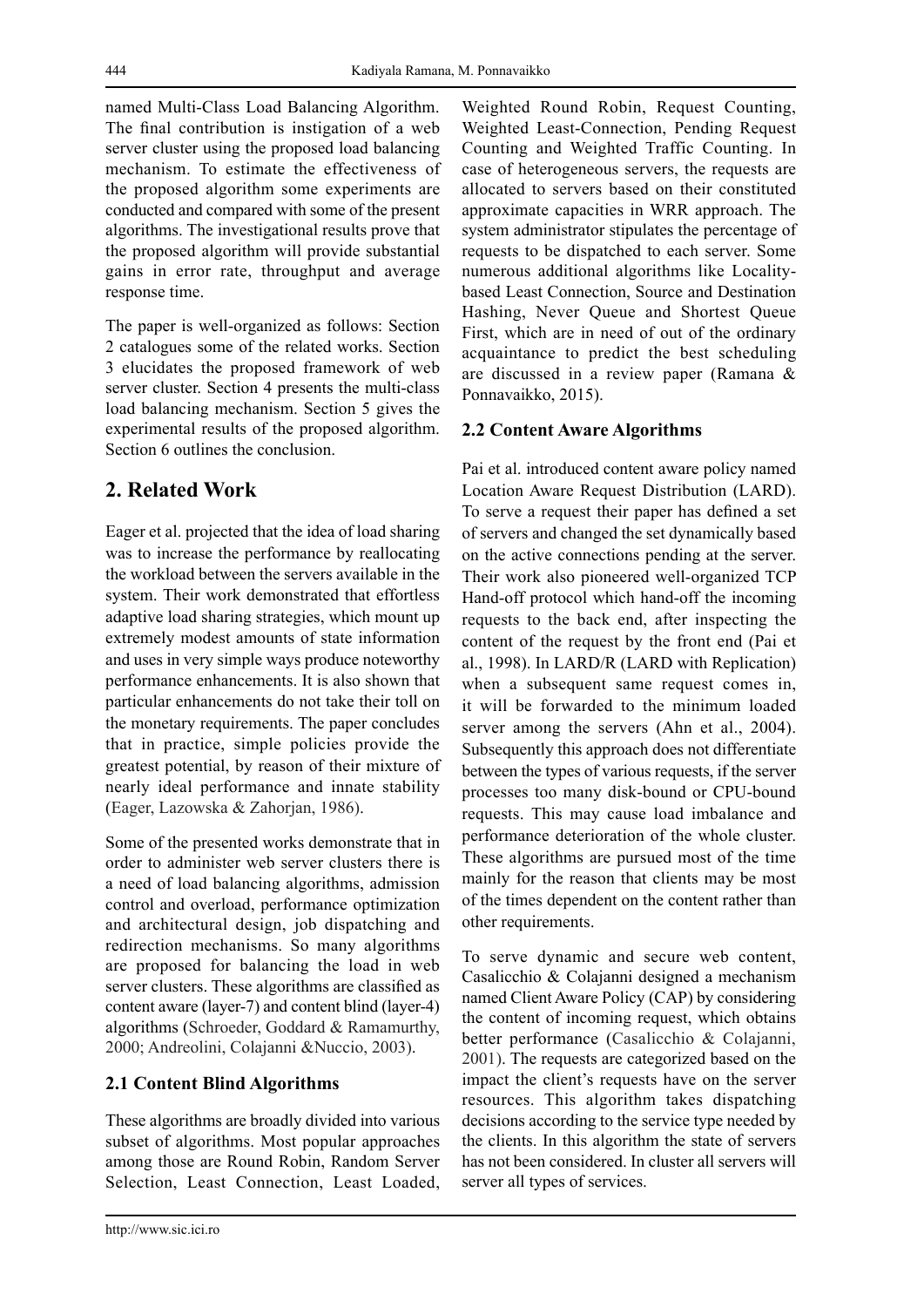In their work, Cherkasova & Karlsson proposed the Workload Aware Request Distribution which is a locality and content aware distribution policy that outlines most commonly accessed files. These particular files are accessed locally, by a server in the cluster, while the others are provided by different cluster nodes. To transfer a request from one server to another the Multiple Transmission Control Protocol (TCP) Hand-off has been used (Cherkasova & Karlsson, 2001).

Seo et al. introduced a set of prefetch algorithms where every node in the cluster will forecast the next web requests using access probability and the inter-reference time and prefetch the demanded objects from server local disks or the other backend server nodes. By using Round Robin policy, a client session is allocated to a back-end server and a TCP connection is established among them for the complete session (Seo et al., 2008).

Sharifian et al. proposed a scheduling policy Intelligence Request Dispatcher, which uses Hybrid Neuro-Fuzzy and LARD to make a choice between serving dynamic or static requests. Central Processing Unit (CPU) and Disk usage are the metrics considered to assess a load weight of every server in a fuzzy method and regain it through feedback. Their paper concluded that this approach will improve the cluster performance in terms of connection per second especially in heavy workload (Sharifian, Akbari & Motamedi, 2005).

The researchers Pao & Chen projected a load balancing explanation by means of the remaining capacity of replicas to regulate how the next client' request should be accomplished. This enables the experts to estimate the behavior primarily to perceive the characteristics of the approach. The capacity is computed by means of available memory and CPU, the network transmission and the number of active connections pending at the server (Pao & Chen, 2006).

Zhang et al. proposed a Server Content based Queue (QSC) load balancing approach by classifying the web requests and considering the heterogeneity of web server (Zhang, Xiao-Ping & Yuan, 2010). In this approach, the client request is dispatched to the appropriate server which is least loaded. The load is calculated based on load state and server effectiveness. For each client's request, random distributing base probability was used for server load distribution to choose the appropriate server which depends on their weights. The selection course is carried out in a methodological approach such that there are no glitches during the processing.

Singh & Kumar proposed a web server queuing (WSQ) approach for improving the efficiency of the web server. Overloaded server can't provide best service. In this algorithm, load collector and status monitor are introduced as two new components, which compute the overloading condition of the web server. The investigation of current serving capacity of the web server is also achieved (Singh & Kumar, 2015).

## **2.3 Workload Classification**

The workload measurement of web services agrees on the load balancing on the internet. One of the prevailing protocols of internet is HTTP which overrides TCP to carry the web traffic. Earlier studies on Web workloads found that some important characteristics like reference locality, file popular distributions, target file types, file size and client request patterns are common in the conventional information provider sites. When the requests are independent and same size random and round-robin strategies are good enough (Kwan, McGrath & Reed, 1995).

A lot of changes in web applications subsequent to vast developments have been made over the past two decades. For the majority part the most important change is the following: web page content is changing from static to dynamic leading to e-commerce becoming the foremost web application; and continuous media gaining interests. For users, dynamic pages will endow with a distant better experience than static pages, but they impose some additional overhead on server resources like Disk Input/Output (I/O) and CPU. Thus this may indulge in monetary problems. For existing load balancing techniques these changes in workload characteristics will impose a challenge. Some strategies are no longer pertinent as their versions and corresponding applications change day by day. As an instance, size-based strategy will not work for dynamic contents for the reason that of its unknown size, the service time is unpredictable (Harchol-Balter, Crovella & Murta, 1999). This is an inherent predicament in more or less all the types of dynamic techniques well-known in literature. Because of the dynamic page generations, the likelihood for caching the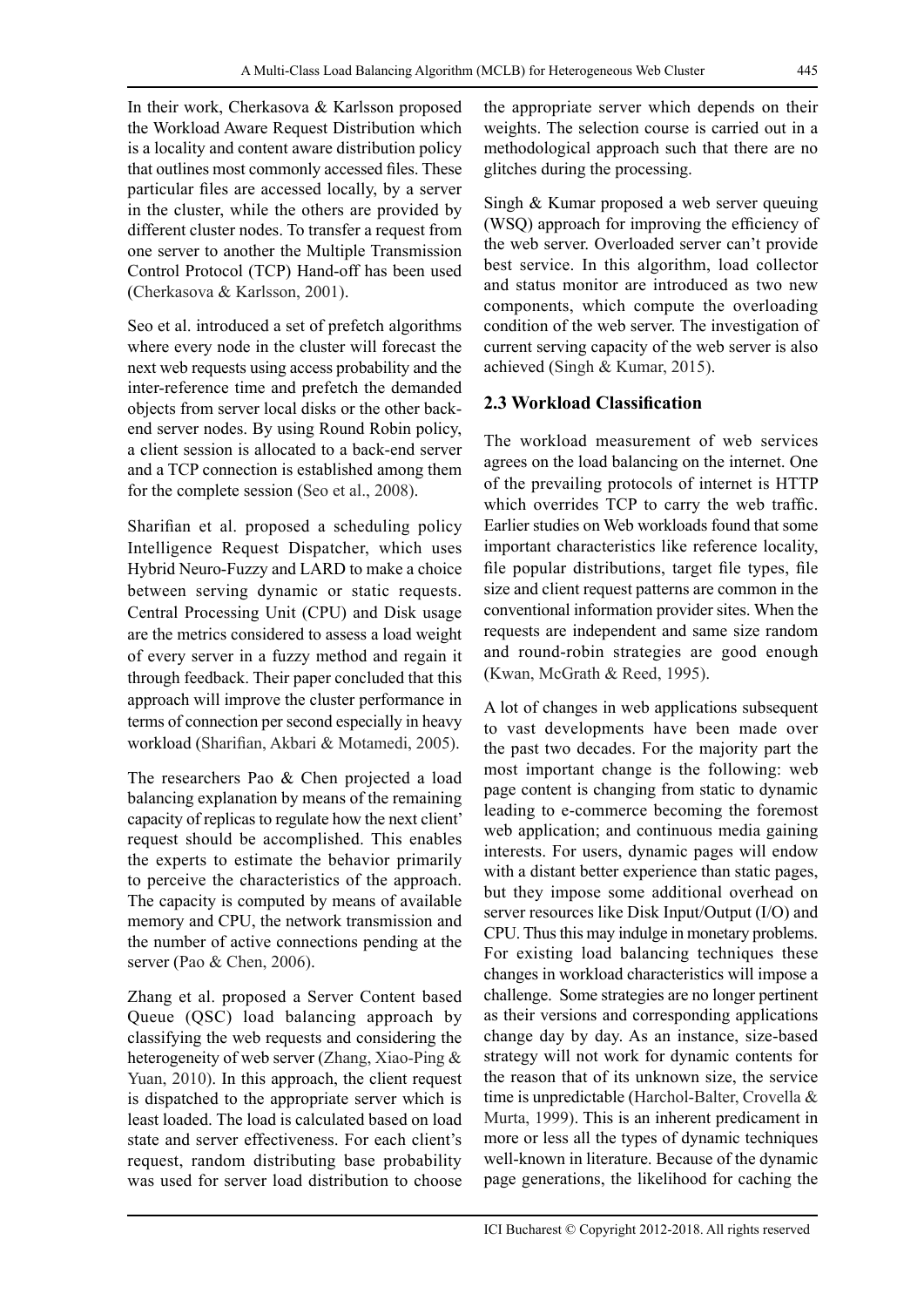requested files declines and some of the requested files are even non-cacheable. This has to be well addressed with proper experimental investigations and analyses such that this constraint can be worked out for a feasible elucidation.

Zhang projected novel load sharing policies in their research work (Zhang, 2000), which concerned with the efficient usage of both Memory and CPU resources. This research has paved the way for many fascinated researchers to pursue the policies and look for fruitful practical results through appropriate trialing. These policies accomplish high performance underneath Memory and CPU concentrated workload circumstances.

Zhang Xiayu et al. consider CPU, Memory, Bandwidth, Disk I/O and Buffer pool slice rate to compute the load index in a cluster. Their work employ the operation of extension set, matterelement theory and dependent function which are presented in extension theory (Zhang et al., 2007).

Qin et al. planned a load balancing approach considering CPU, Disk I/O/ and Memory resources to calculate the load. The Input Output Load Balancing (IOLB) algorithm provides better memory and CPU utilization under memory and CPU rigorous workload circumstances. This algorithm is able to deliver the similar level of performance as two already existing memory and CPU aware load balancing approaches (Qin et al., 2003).

Tiwari & Kanungo proposed a dynamic content aware load balancing approach for web cluster in heterogeneous environment. This algorithm uses utilization ratio, queue length and server's processing capability as load indices. As the content awareness is given importance in this work, the processing part is maintained stringently to augment the utilization ratio (Tiwari & Kanungo, 2010).

In their research paper, Saeed Sharifian et al. categorize dynamic requests into several different classes based on their impact on web server resources. The CPU usage is the most imperative basis of the tailback in the conception of dynamic contents (Sharifian, Motamedi & Akbari, 2011).

Most of the dynamic load balancing approaches evaluate the status of the load using periodic sampling in web servers. The most important issue in dynamic load balancing approach is web server load status accuracy. Several load balancing algorithms use CPU usage, number of active connections, disk usage and memory usage of web servers as load descriptors to calculate load status instantly (Schroeder, Goddard & Ramamurthy, 2000; Cardellini et al., 2001; Dahlin, 2000). The load status which is gathered from web server load monitoring, varies at various time scales and rapidly becomes obsolete (Penmatsa & Chronopoulos, 2007). So, the decisions made based on direct server resource measurements like CPU usage and mean web object response time as the load status, will be hazardous if not totally risky. In the proposed algorithm a queue model is used to calculate the load status from the online measurement of the queue parameters. The algorithm employs the information of file size and popularity distributions to depict mean response time to the available server resources.

## **3. Proposed Framework**

In this research article, a heterogeneous web server cluster model is considered in which a set of servers are connected as illustrated in Figure1. In this cluster, servers are numbered 1, 2, …., n and the cluster is used to execute m classes of requests admitted by clients. Each server in cluster is composed of one exponential server having a service rate  $\mu_i$  (i=1, 2, ..., n), and uses First Come First Serve (FCFS) as its service policy where each request service rate equals  $\mu_i/n$  if the i<sup>th</sup> server has 'n' requests.



**Figure 1.** System Architecture

In heterogeneous environment the servers differ in terms of memory, disk space and speed. The load balancer is responsible for balancing cluster's workload and monitoring the available system resources. Figure 2 represents queueing model of the system. This contains request scheduling queue, request scheduler and n local request queues. The scheduler queue is a provisionally buffer sufficiently large to hold all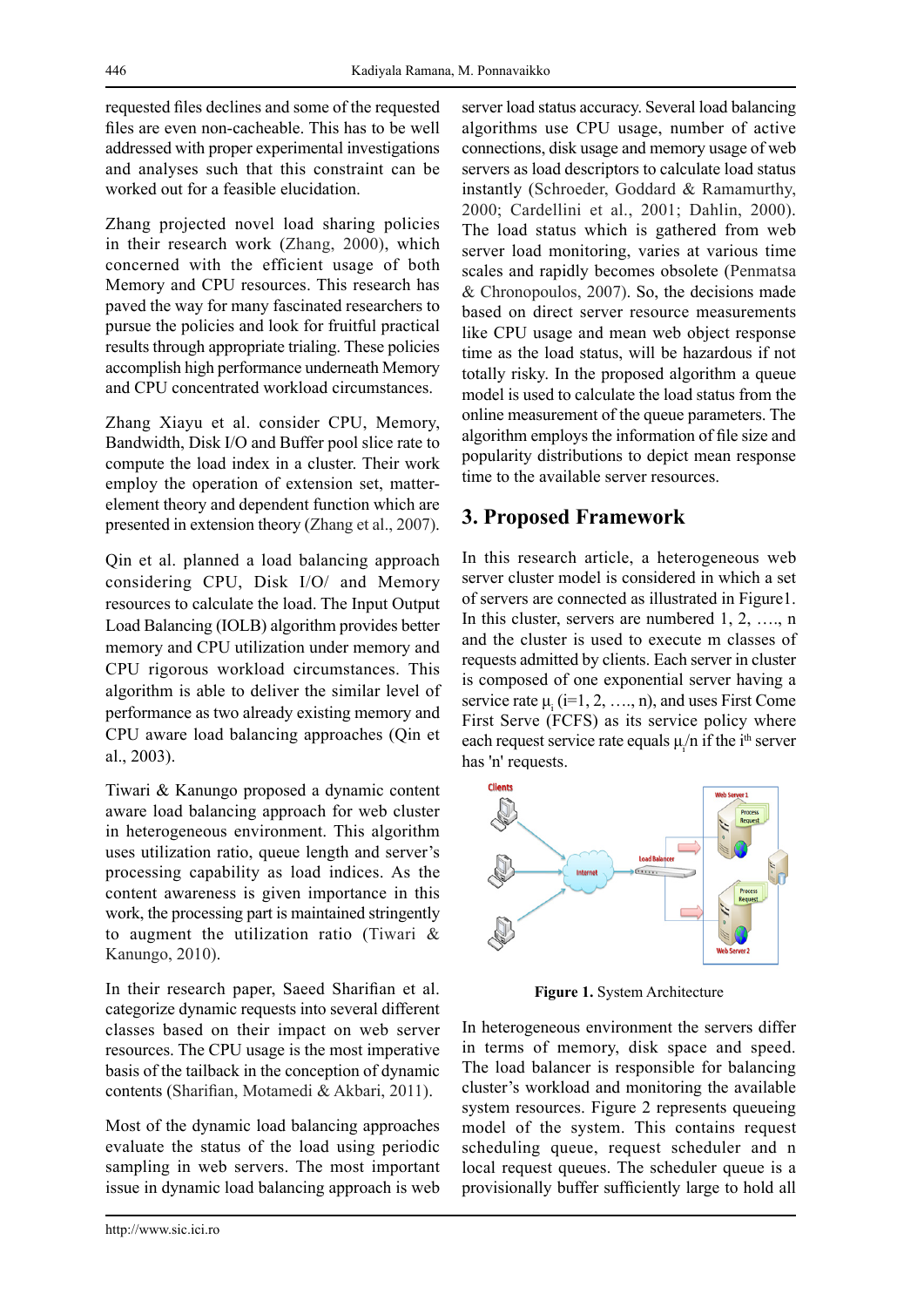the incoming requests. The FCFS strategy is used for scheduling waiting requests in schedule queue, and local queues. It assurances fairness, does not need request's response time in advance, huge computing power and it is simple to implement. The load balancer is divided between two modules namely Supervisor and Dispatcher. For every request in  $j<sup>th</sup>$  class, the supervisor finds all servers in the cluster which satisfy the request requirements and group these servers in the set  $A_j$ . The supervisor then dispatches the set  $A_j$  to the dispatcher to select the server from  $A_j$  which provides the minimal predicted response time for executing the request. Clients can submit requests from any of the m classes to the server.



**Figure 2.** System queuing model

| <b>Notation</b>   | <b>Definition</b>                                                                                                  |  |
|-------------------|--------------------------------------------------------------------------------------------------------------------|--|
| n                 | Server number $(1 \le n \le \infty)$                                                                               |  |
| m                 | Classes of requests number admitted<br>to the system $(1 \le m \le \infty)$                                        |  |
| $\lambda_{i}$     | j <sup>th</sup> class request arrival rate to the server                                                           |  |
| λ                 | Total server arrival rate<br>from<br>all<br>classes (Equation 1)                                                   |  |
| $\mathbf{P}_{ij}$ | The probability in which requests<br>from the j <sup>th</sup> class are forwarded to the<br>i <sup>th</sup> server |  |
| $\beta_{ii}$      | Processing rate (load) at i <sup>th</sup> node from<br>$jth class tasks (Equation 2)$                              |  |
| $\beta_i$         | Total processing rate (load) of server<br>i. (Equation 3)                                                          |  |
| β                 | Server's total request processing rate<br>(load) for all classes (Equation 4)                                      |  |
| $\mu_{ij}$        | Allocated service rate at i <sup>th</sup> server for<br>j <sup>th</sup> class of requests                          |  |
| $\mu_i$           | $\mathbf{i}$<br>service rate of server<br>Total<br>(Equation 5)                                                    |  |
| μ                 | Total Cluster service rate (Equation 6)                                                                            |  |
| $\rho_{ij}$       | j <sup>th</sup> class service utilization at the i <sup>th</sup><br>server (Equation 7)                            |  |
| $\rho_i$          | i <sup>th</sup> server service utilization (Equation 8)                                                            |  |
| ρ                 | Cluster service utilization (Equation 9)                                                                           |  |

In this work the cluster's admitted requests are assumed to be completely autonomous and the requests are the computationally expensive ones. It was also assumed that requests of the j<sup>th</sup> (1≤j≤m) class reach to the cluster according to the ergodic process, like Poisson process, having identical, independent distributed interarrival times with rate  $\lambda_k$ . Synchronized arrivals are not considered.

The notations utilized throughout this work are represented in Table 1.

The server total request arrival rate from all the classes is denoted by  $\lambda$  and  $\lambda$ <sub>*i*</sub> is the j<sup>th</sup> class request arrival rate to the server. Henceforth

$$
\lambda = \sum_{j=1}^{m} \lambda_j \tag{1}
$$

Denote  $\beta_i$  as i<sup>th</sup> server load from j<sup>th</sup> class.

Let  $P_{ii}$  be the probability that i<sup>th</sup> server receives requests from the j<sup>th</sup> class, where  $i = 1, 2, ..., n$  and  $j = 1, 2, ..., m$ .

Hence, the  $i<sup>th</sup>$  server workload from the  $i<sup>th</sup>$  class is calculated by

$$
\beta_{ij} = P_{ij} \lambda_j
$$
\nwhere  $i = 1, 2, \ldots, n$   $i = 1, 2, \ldots, m$ 

So, the total workload of the i<sup>th</sup> server from all the classes can be expressed as

$$
\beta_i = \sum_{j=1}^m \beta_{ij} = \sum_{j=1}^m P_{ij} \lambda_j \tag{3}
$$

As a result, the cluster's entire workload from all classes, *β*, can be calculated as follows

$$
\beta = \sum_{i=1}^{n} \beta_i = \sum_{i=1}^{n} \sum_{j=1}^{m} \beta_{ij} = \sum_{i=1}^{n} \sum_{j=1}^{m} P_{ij} \lambda_j
$$
(4)

Denote  $\mu_{ij}$  as the allocated service rate at the i<sup>th</sup> server for  $j<sup>th</sup>$  class request. So the corresponding predictab service time is computed by  $\frac{1}{1}$ . Hence the i<sup>th</sup> server service rate can be computed<sup> $\mu_j$ </sup>by;

$$
\mu_i = \sum_{j=1}^m \mu_{ij} \tag{5}
$$

Consequently, the total cluster service rate is calculated by:

$$
\mu = \sum_{i=1}^{n} \mu_i = \sum_{i=1}^{n} \sum_{j=1}^{m} \mu_{ij}
$$
 (6)

447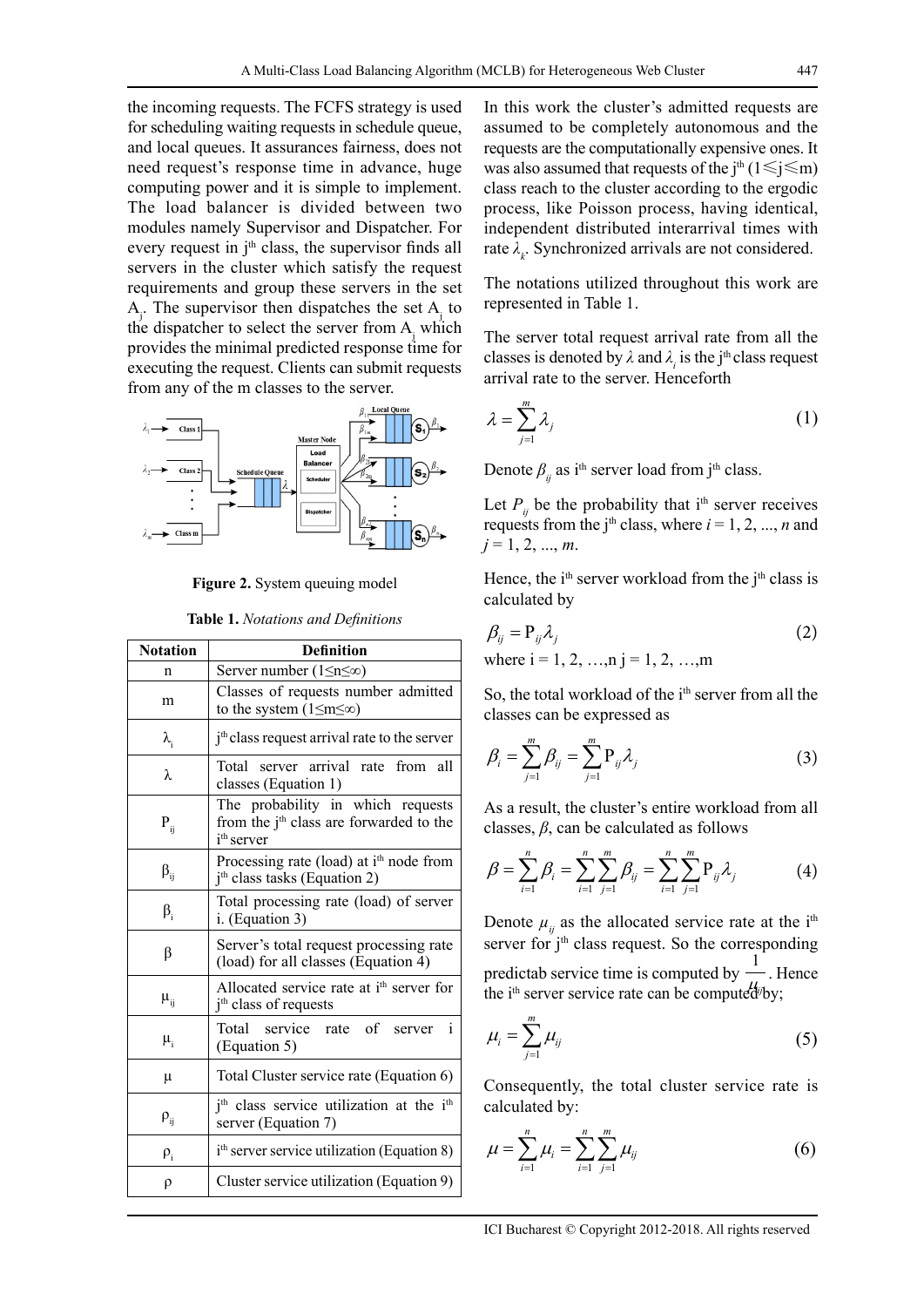Denote  $\rho$ <sup>*i*</sup> as the j<sup>th</sup> class service utilization (traffic intensity) at the  $i<sup>th</sup>$  server. It is calculated by:

$$
\rho_{ij} = \frac{\beta_{ij}}{\mu_{ij}} = \frac{P_{ij}\lambda_j}{\mu_{ij}}
$$
\n(7)

So, the service utilization of all requests assigned to i<sup>th</sup> server is computed by:

$$
\rho_i = \sum_{j=1}^{m} \rho_{ij} = \sum_{j=1}^{m} \frac{\beta_{ij}}{\mu_{ij}} = \frac{\beta_i}{\mu_i}
$$
 (8)

In the same way, the total cluster service utilization is computed by:

$$
\rho = \sum_{i=1}^{n} \rho_i = \sum_{i=1}^{n} \sum_{j=1}^{m} \rho_{ij} = \sum_{i=1}^{n} \sum_{j=1}^{m} \frac{\beta_{ij}}{\mu_{ij}} = \sum_{i=1}^{n} \frac{\beta_i}{u_i} = \frac{\beta}{\mu}
$$
\n(9)

## **4. Multi-Class Load Balancing Algorithm**

The algorithm for dispatching different classes of requests on multiple servers is presented in this section. The proposed algorithm considers the clusters computational resources to be heterogeneous and homogeneous. It balances the systems workload among servers by fairly distributing the service utilization in order to diminish the mean response time. In other words, the clusters workload is impeccably balanced between servers by making all the servers service utilization equal. This strategy minimizes the per-class mean response times. It involves two distinct decisions:

- The request allocation to the servers
- The request execution order at each server

The very first decision is considered an overall problem of load balance where requests are balanced between multiple heterogeneous servers to reduce the mean response time of each class. For the request allocation strategy the load balancer allocates arriving requests to servers instantly upon arrival in a probabilistic manner i.e. a request is dispatched to a server based on routing probability {Pij}1≤i≤n, 1≤j≤m. The projected allocation algorithm finds that the response time for all classes is minimized. This algorithm selects the server that minimizes the average class response time, and should not be overloaded to compute the request at the same time. In order to achieve this, the proposed algorithm uses the following service utilization measure Li to detect the relative workload of each server i:

$$
SLC_i = \frac{\rho_i}{\left(\frac{\rho}{n}\right)}
$$
 (10)

where  $\rho_i$  is the i<sup>th</sup> server service utilization given by Equation (8) and  $(\rho/n)$  is the clusters average server utilization given by equation (9). The proposed strategy aims to keep  $SLC<sub>i</sub>$  very close to 1 which represents that the cluster's servers service utilization is fairly distributed.

#### **Multi-Class Load Balancing Algorithm Step -1 Publishing Phase (At Web Server)**

Takes place periodically

- 1. For each web server, the load calculator calculates based on the equation (10)
- Report the Server Load Capacity (SLC) to the Supervisor

**Step-2 Selection Phase (At Dispatcher)**

For each client request received from the classifier based on its class

- 1. Receive Load Capacity from all web servers periodically and initialize load values
- 2. Least Loaded Server,  $LLS_{Min} = Min (SLC_1, SLC_2,$  $SLC_3$ , ......,  $SLC_n$ ), where n
- indicates the number of available web server nodes. 3. The  $i^{th}$  server such that  $LLS_i = SLC_{Min}$  is considered as the least loaded server to process the current request.

```
Dispatch the request to the i<sup>th</sup> Server
Step-3 Processing Phase (At Web Server)
```

```
In ith server:
if (Number of requests in First In First Out (FIFO) 
request queue of i<sup>th</sup> server \leq queue capacity)
then
Add current request into FIFO request queue of i<sup>th</sup> server.
else
```
Drop the current request

else the  $i<sup>th</sup>$  server processes the current request.

The second decision is local at each server and consist in solving the best sequencing problem: given a various type of requests at a server, find the best queued request service order to minimize the average response time per class. It is assumed that the admitted requests to the cluster are totally autonomous and the requests are the costly ones. The FCFS strategy is used for queue applications. It guarantees definite fairness, requires no time to execute requests in advance, does not require enormous computer power and its implementation is easy (El-Zoghdy, 2012).

### **4.1 Workload Classification**

Generally, web server serves different types of web objects, which are classified as static and dynamic requests. Static request mainly comprises of static data. This type of request is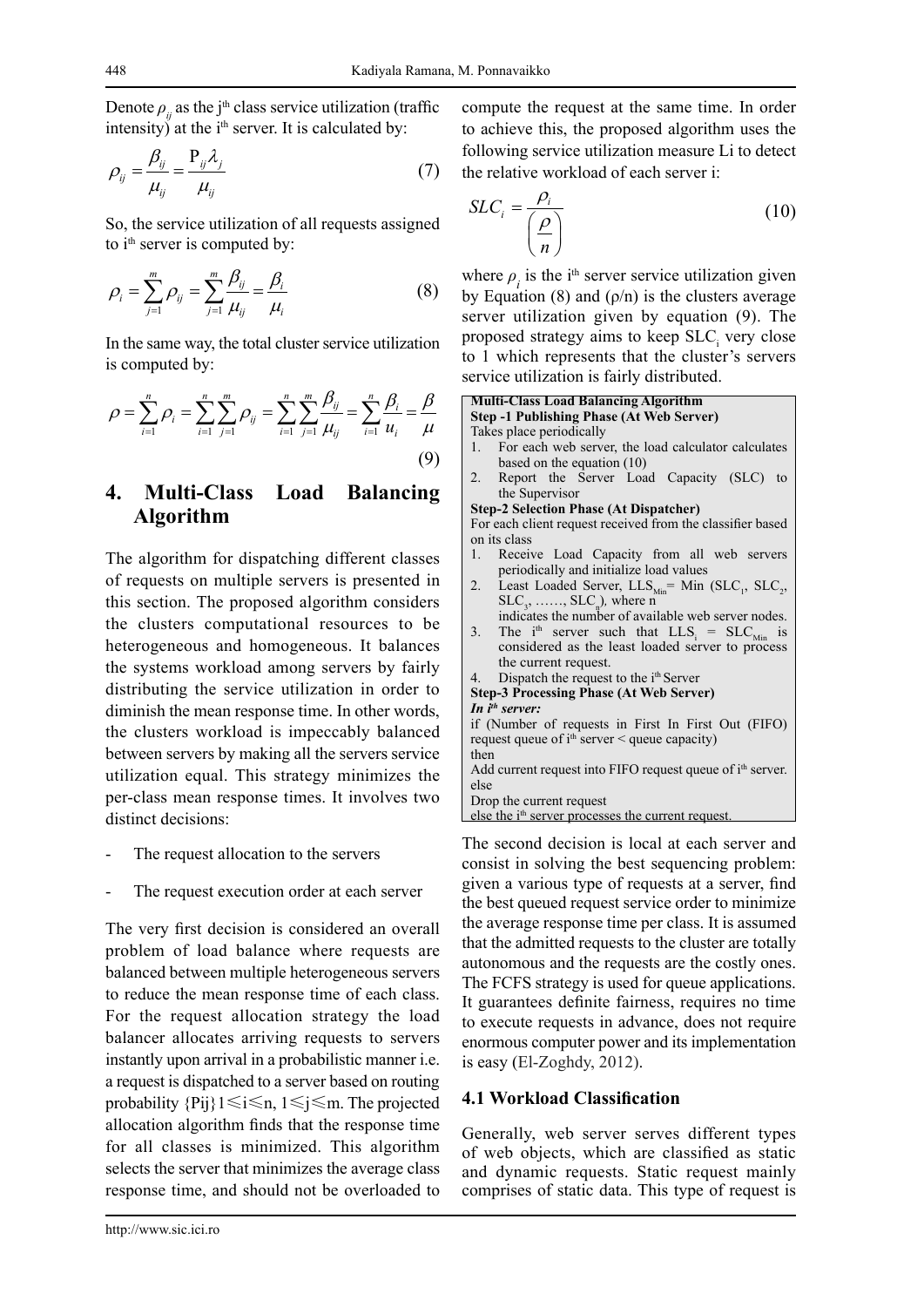the simplest one, which includes html or other unified documents. The static request service time is directly proportional to the file size, so the static requests are categorized based on the file sizes. The static request requires small amount of CPU demands.

To provide a rich set of web applications recent web sites supports dynamic contents. By using server side scripting languages like Java Server Pages, PERL and PHP or by using enterprise web applications like ASP.NET and EJB, the dynamic content is generated in dynamic requests. The dynamic contents cannot be cached completely, cannot be known in prior and they can be fetched from database and web servers.

As stated above, to better estimate the impact of every client's request on the web server load, the requests are classified into various classes based on the impact they have on server resources and on the service time.

| <b>Class</b><br><b>Type</b> | <b>File Name</b>   | <b>Mean Service</b><br><b>Time</b> |
|-----------------------------|--------------------|------------------------------------|
|                             | Home.html          | $100\mu s$                         |
|                             | Load balancing.pdf | $10 \text{ ms}$                    |
| ( '3                        | Dynamicload.jsp    | $20 \text{ ms}$                    |
|                             | Loadbalancing.mp4  | $50 \text{ ms}$                    |

**Table 2.** Classification of Requests

### **4.2 Experimental Setup**

The implementation of the investigational test entails software and hardware configurations as mentioned below.

## **4.2.1 Software Configuration**

All the systems in the cluster run Windows 8.1 as their operating system. The web server uses apache v.2.3.9 configured with JSP 2.0 as the server-side scripting language. In order to avoid the connection rejections from server when many clients concurrently request services the extreme number of requests for every apache instance is increased up to 512. Because of this value the number of apache processes is never a limit on performance. MySQL v.5.1 is used as database server and configured with MyISAM table as non-transactional database tables, which provides higher performance in read only database interactions. Httpref tool is used to generate client workload for the experiments. Httpref is a synthetic workload generator and a web performance measurement tool. The load is varied on the web site by changing the number of simultaneous clients.

#### **4.2.2 Hardware Configuration**

The web server cluster consists of 20 systems. One system is used as the load balancer, and the remaining 19 systems are used as web server nodes. These nodes are Intel core i5 3.2 and 3 GHz CPUs with 8 GB, 4 GB and 2 GB of DDR RAMs. The load balancer node is an Intel core i5-4460 3.2 GHz CPU with 8 GB of DDR RAM. By using high-speed gigabit LAN switch these web server nodes are connected. Enough 3 GHz Intel core i5 systems are used as the client systems to guarantee that they would never become a bottleneck in any of the experiments. The distributed architecture of the web server cluster was hidden from the clients using a unique virtual IP address of the load balancer.

## **5. Experimental Results**

In the subsequent sections, the outcomes of the experiments are explained with regards to average response time, throughput and error rate. Mostly, the approach which achieves high throughput, lower mean response time and lower error rate better uses the cluster resources and equally balances the load among servers. The parameters discussed are of main significance in order to understand the expected outcomes and to make the proposed algorithm a better one. Under overloaded circumstances, when a web server obtains a greater number of requests than its extreme capacity, the web server response time starts to vary and increases rapidly with the number of clients. In these experiments the low load and overload conditions are considered.

## **5.1 Mean Response Time**

Figure 3 represents the average response time of web server cluster for the CAP, WRR and MCLB approaches under the generated workload. Under the low load circumstances, the mean response time is marginally lower for the multi-class load balancing approach when compared with other algorithms. To serve 3,300 client's requests the WRR approach takes 2 seconds, where as in the same mean response time the CAP approach serves 5,650 requests. At the same time, the multi-class load balancing algorithm served 7,400 clients in 2 seconds.

Due to the absence of an admission control mechanism, the overload condition starts at the dew-point, where the mean response time of CAP and WRR approaches becomes a bottleneck and increases aggressively. It can be determined that the proposed multi-class load balancing approach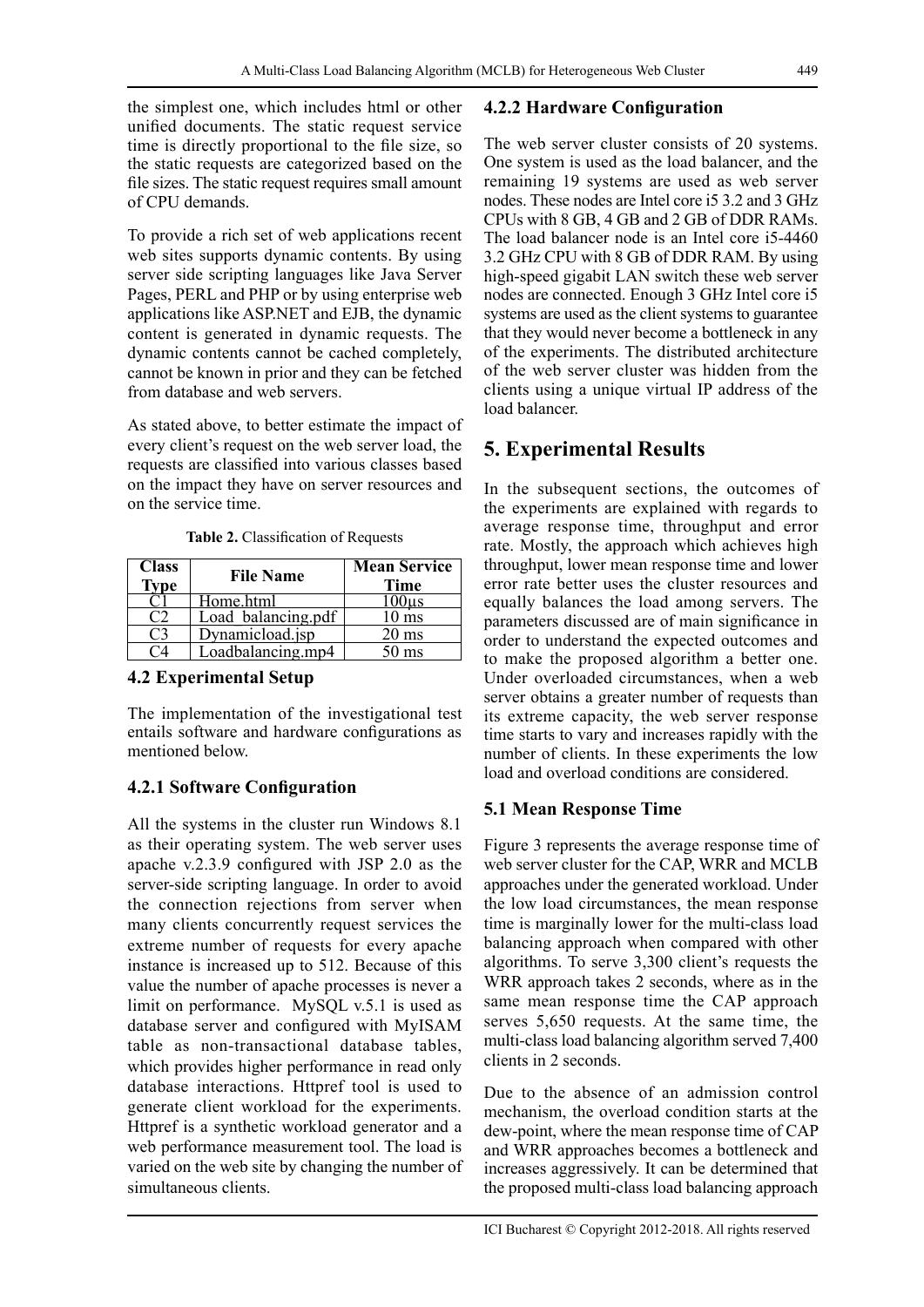improves the performance of the web server cluster to process more clients than the remaining two algorithms.

### **5.2 Throughput**

Figure 4 represents the throughput of all the above mentioned three algorithms on the web server cluster with regards to the number of user's requests per second. Under light load conditions, the throughput raises linearly with the increasing number of client's requests.

The multi-class load balancing algorithm attains higher throughput to a certain extent when compared with the remaining two approaches. In multi-class load balancing algorithm, when serving 9,200 client's requests, the throughput reaches its peak value at the processing level of 1,294 requests per second.

For CAP algorithm, for 8,000 requests the saturation point is at 1,035 requests per second and for WRR approach for 5,000 clients it is at 616 requests per second. When one or more servers in the web cluster reach their dew-point is the primary reason for decrease in throughput for CAP and WRR approaches. When there are is greater number of client's requests in the web server, many of them will face time-out subsequently. Because of this, requests are not served by any of the server. This unexploited time is the reason for dropping in throughput of the web cluster, while the resource usage continues at 100%.

These outcomes clearly demonstrate that the load balancer of the multi-class load balancing algorithm works better than that of CAP and WRR algorithms. Also, under overload circumstances, the multi-class load balancing algorithm delivers constant throughput, while the other two approaches face bottleneck conditions and their throughputs of WRR and CAP are decreased. Finally, the conclusion is that the average request rate which can be served by the multiclass load balancing approach is about 1.24 times greater than with CAP and 2.08 times greater than with WRR.

### **5.3 Error Rate**

Figure 5 shows the error rate of all the above mentioned three algorithms throughout the present

http://www.sic.ici.ro

experiments. After reaching the saturation point, the CAP and WRR algorithms error rates are increased sharply. Error Rate is a noteworthy metric because it measures "performance failure" in the application. It tells us how many failed requests are happening at a certain point during the time of load tests. In many load tests, this climb in Error Rate can be extreme. This speedy rise in errors shows the point, where the target system is stressed beyond its capability to deliver acceptable performance. Due to this, the error rate will increase and also the throughput of the server cluster will drastically decrease when the resource usage is 100%. Figure 5 illustrates the high error rates of WRR and CAP approaches with in accoradance with to the failed requests which require high service times. It can be determined that the multi-class load balancing approach improves the the capacity of the web server cluster by accepting an increased number of clients when compared with the remaining two algorithms and also maintains lower error rate.

## **6. Conclusion**

In this research article, the problem of dispatching various classes of user's request on heterogeneous web server cluster is considered. A multi-class load balancing algorithm aiming to diminish the mean per-class response time is designed. The performance of the proposed multi-class load balancing algorithm is compared with that of the Weighted Round Robin (WRR) and Client Aware Policy (CAP) load balancing strategies. The investigational results prove that, the proposed dispatching strategy overtakes the WRR and CAP load balancing strategies with regards to average system response time, throughput and error rate. This particular improvement is obvious for moderate system workload. When the cluster workload is light or heavy, the performance of the three discussed dispatching strategies converges. In the future, an extension of the proposed multiclass load balancing strategy can be tested and investigated for more complex hierarchical models that replicate the real models.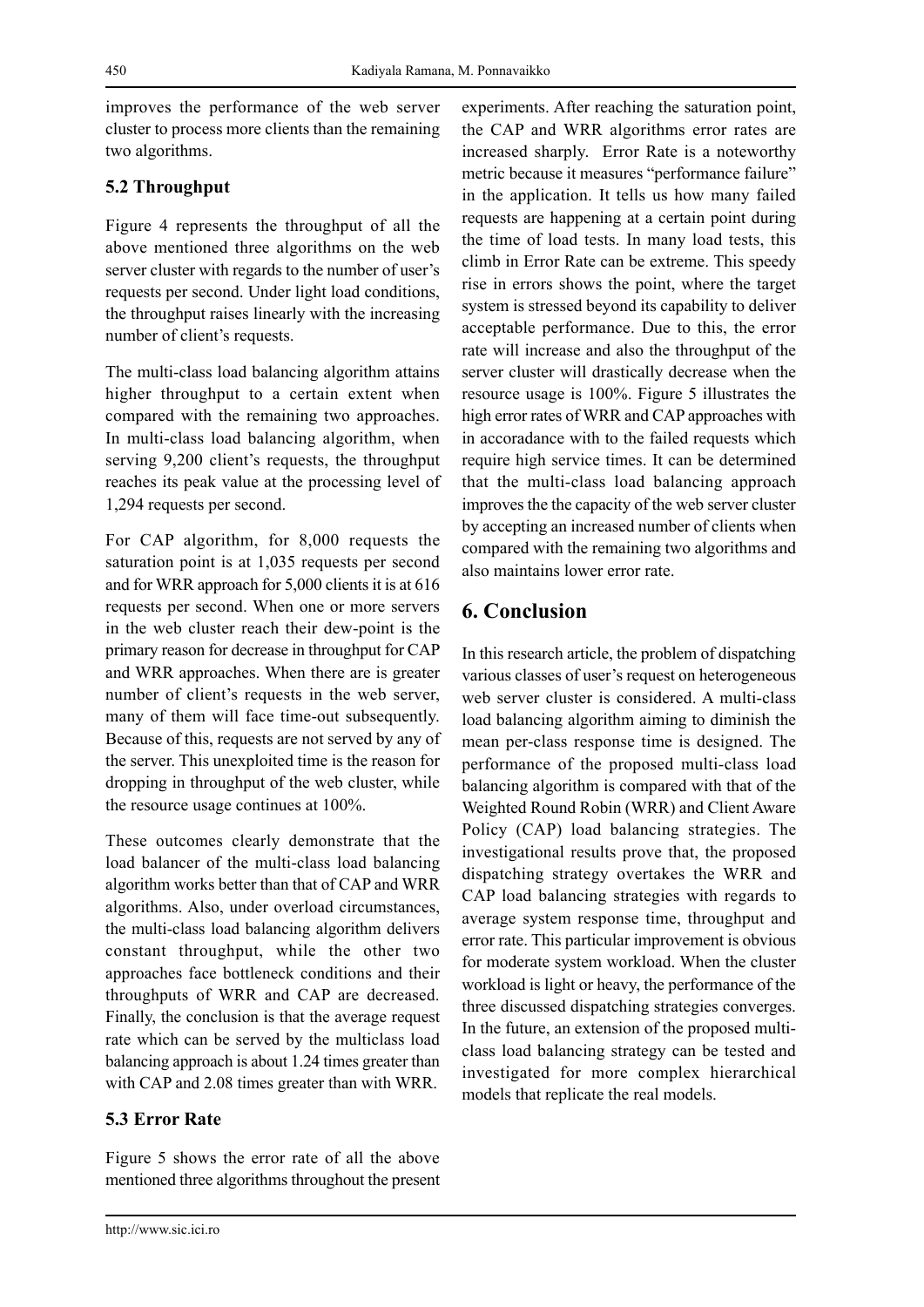



**Figure 3.** Mean response time variation Vs number of requests



**Figure 4.** Throughput variation Vs number of requests

**Figure 5.** Error rate variation Vs number of requests

## **REFERENCES**

- 1. Ahn, W. H., Kim, W. J. & Park, D. (2004). Content-aware cooperative caching for clusterbased web servers, *Journal of Systems and Software*, *69*(1-2), 75-86.
- 2. Andreolini, M., Colajanni, M. & Nuccio, M. (2003). Scalability of content-aware server switches for cluster-based Web information

systems. In *The Twelfth International World Wide Web Conference* (pp. 270-280).

3. Cardellini, V., Casalicchio, E., Colajanni, M. & Tucci, S. (2001). Mechanisms for quality of service in Web clusters, *Computer Networks*, *37*(6), 761-771.